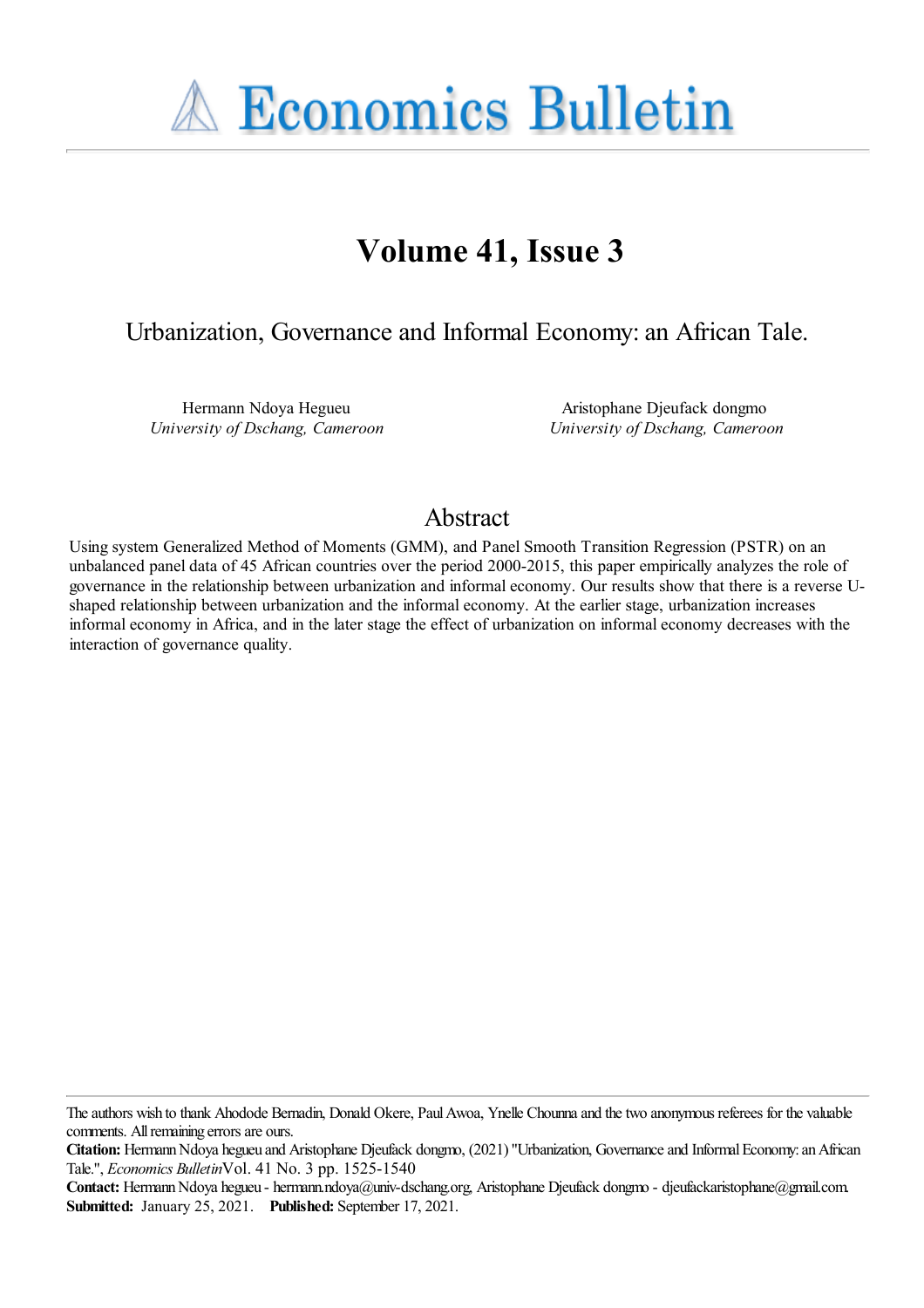### 1 Introduction

The important role played by urbanization in sustainable development has been recognized in many countries, through many works and reports; the most recent of which are the Agenda for Sustainable Development 2030 and the New Urban Agenda. While many Sustainable Development Goals (SDGs) are related to urbanization, SDG 11 addresses this topic directly. Thus, it aims to make cities and urban environment inclusive, safe, resilient and sustainable [\(United](#page-14-0) [Nations,](#page-14-0) [2019\)](#page-14-0). Urbanization is defined as an increase in the proportion of the population living in urban areas" [\(OECD,](#page-14-1) [2013\)](#page-14-1).

According to [Cobbinah et al.](#page-12-0) [\(2015\)](#page-12-0), rapid urbanisation has become synonymous with developing countries in recent years, with an urbanisation level more than doubled between 1950 and 2000, from 18% to 40%, with the expected level to exceed 50% by 2020 and 64% in 2050. Africa's urban population has grown from about 237 million in 1995 to about 472 million in 2015, an average growth rate of 3.44% [\(UN-Habitat,](#page-14-2) [2016\)](#page-14-2). Across the various sub-regions and countries, Africa's urbanisation has been rough. For example, from 2000 to 2015, Eastern Africa recorded an urbanisation level of 24% compared to 40%, 41%, 52% and 62% for Western Africa, Southern Africa, Central Africa and Northern Africa respectively (See Figure [1\)](#page-2-0).

However, the rapid growth of Africa's urban population is accompanied by serious governance challenges. Sixteen of the twenty countries with the highest urban population growth rates in 2018, are in the bottom half of Transparency International's Corruption Perception Index, showing high risks of corruption and poor governance in the public sector [\(Zinnbauer,](#page-14-3) [2020\)](#page-14-3). Similarly, the ten most rapidly urbanizing countries for which data are available have a very high proportion of their urban workforce in informal employment, from 63% in Mali to 88% in Nigeria and Angola [\(ILO,](#page-13-0) [2018;](#page-13-0) [United Nations,](#page-14-0) [2019;](#page-14-0) [Zinnbauer,](#page-14-3) [2020\)](#page-14-3). One of the strongest consequences of urbanization in Africa is the increase in the size of the informal sector. The development of urban areas in Africa has encouraged the movement of people from rural to urban areas in search of decent work and a better quality of life. As a result, this has led to the development of activities that are sometimes beyond the control and regulation of public authorities, leading to the proliferation of the informal economy.

Informal economy, still called shadow economy or underground economy according to [Medina and Schneider](#page-13-1) [\(2018\)](#page-13-1) includes all economic activities that are hidden from official authorities for monetary, regulatory and institutional reasons. The informal economy is a widespread phenomenon in developing countries, which poses significant economic, social and political problems. The size of the informal sector is thriving in Africa, exceeding almost 34% [\(Medina et al.,](#page-13-2) [2017\)](#page-13-2). While in past decades important works have been done to explain the nature, determinants and consequences of the informal economy, empirical studies on this issue remain limited [\(Buehn and Schneider,](#page-12-1) [2012;](#page-12-1) [Igudia et al.,](#page-13-3) [2016;](#page-13-3) [Medina et al.,](#page-13-2) [2017;](#page-13-2) [El](#page-12-2)[gin and Erturk,](#page-12-2) [2019;](#page-12-2) [Njangang et al.,](#page-14-4) [2020\)](#page-14-4). Moreover, while tax burden are considered as one of the most important determinants of the proliferation of the informal economy in urban areas, many other factors can be exploited, including the level of development, trade openness and governance. However, governance can prove to be an important tool to curb the development of the informal economy. Theoretically, governance can curb the development of the informal economy in urban areas through different channels. For example, with good governance that reduces corruption, whose interests of individuals are adequately represented, whose rule of law is respected, and whose corporate property rights are protected, both individuals and firms will be more likely to migrate from the informal to the formal sector [\(Torgler and Schneider,](#page-14-5) [2007;](#page-14-5) [Jonasson,](#page-13-4) [2012;](#page-13-4) [Williams and Horodnic,](#page-14-6) [2016;](#page-14-6) [Smit,](#page-14-7) [2018;](#page-14-7) [Zinnbauer,](#page-14-3) [2020\)](#page-14-3).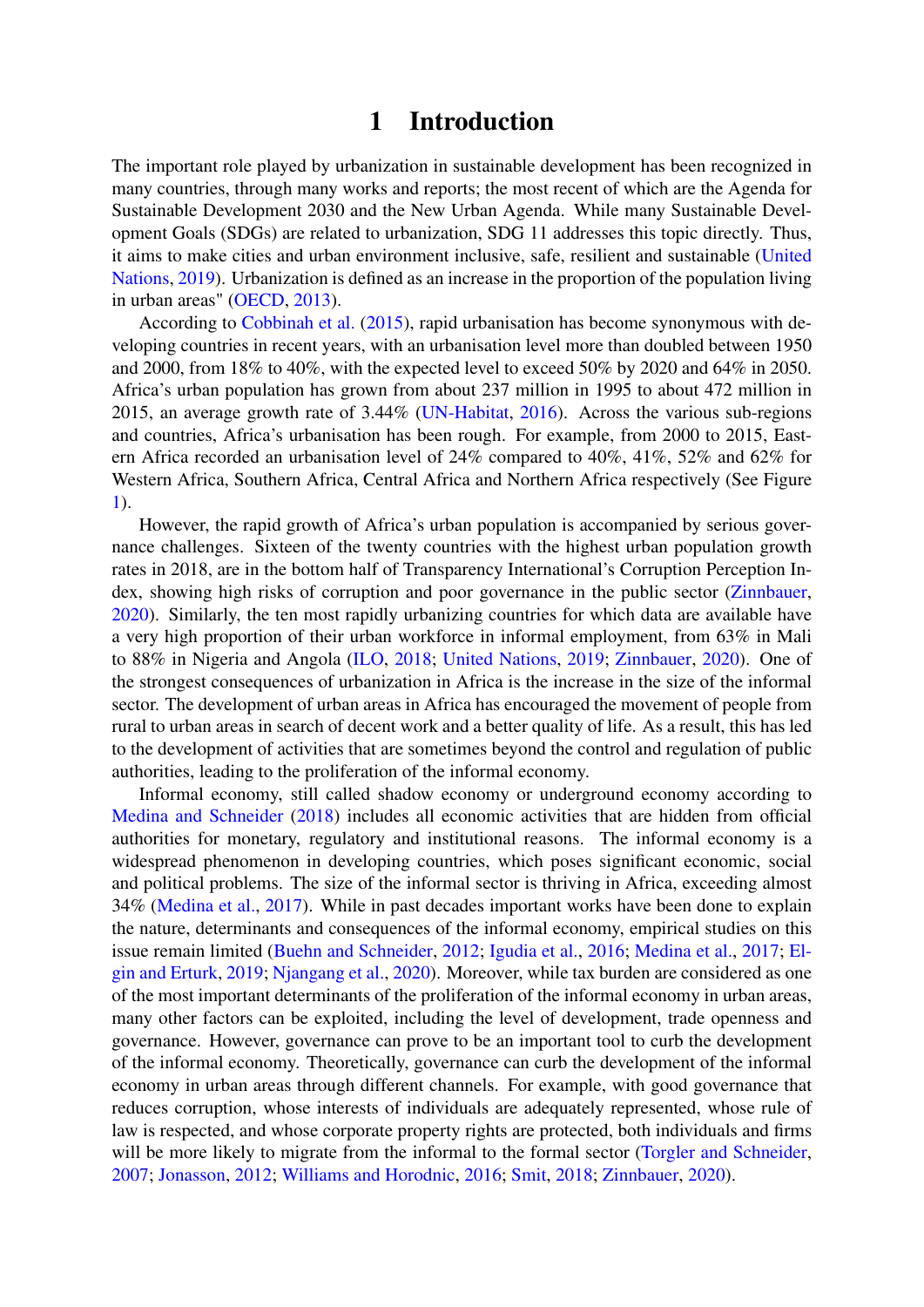There are very few empirical studies on the effects of governance on the informal economy, especially the role that governance plays in the relationship between urbanization and the informal economy. Among these few studies [\(Torgler and Schneider,](#page-14-5) [2007;](#page-14-5) [Hellebrandt,](#page-13-5) [2008;](#page-13-5) [Elgin and Oyvat,](#page-13-6) [2013;](#page-13-6) [Mwaniki et al.,](#page-13-7) [2015\)](#page-13-7), none of them have specifically focused on the case of Africa, yet Africa is the world' region with the fastest rate of urbanization and the largest size of the informal sector. Africa is also one of the regions with the lowest governance scores in the world.

The aim of this study is to fill this gap by analyzing the role of governance quality in the relationship between urbanization and the informal economy in Africa. The contribution of this paper is threefold. First, this paper is one of the few empirical studies to investigate the nexus between urbanization and informal economy in African countries. The few previous studies have focused either on a worldwide sample of countries, or on countries' case of study. Second, this paper highlights the mitigating role of governance on the increase in the size of informal sector, due a rapid growth of urban population. Thus, while we agree with the works of Kuznets that urbanization is accompanied by a growth of urban inequalities, individuals who are victims of inequalities in access to jobs, wages, education and health care are incentive to develop informal activities. Governance therefore appears as an effective tool for reducing the size of the informal sector. Third, this article uses two robust estimation techniques. We first run a direct and indirect GMM model, controlling for the endogeneity bias exerted by urbanization on the informal economy. Then, we subsequently run a PSTR model to capture the different thresholds at which governance changes the nature of the relationship between urbanization and informal economy. To our knowledge, our study is the first to use such a method on this issue.

To sum up, the results show that there is a reverse U-shaped relationship between urbanization and the informal economy. At the earlier stage, urbanization increases informal economy in Africa, and in the later stage the effect of urbanization on informal economy decreases with the interaction of governance quality.

The rest of this paper is organized as follows. Section [2](#page-3-0) describes the data and methodological approach while Section 3 discusses the results. Section [4](#page-10-0) presents Robustness checks and section [5](#page-12-3) concludes.



<span id="page-2-0"></span>Figure 1: Urbanization in Africa Source: Authors' construction with WDI database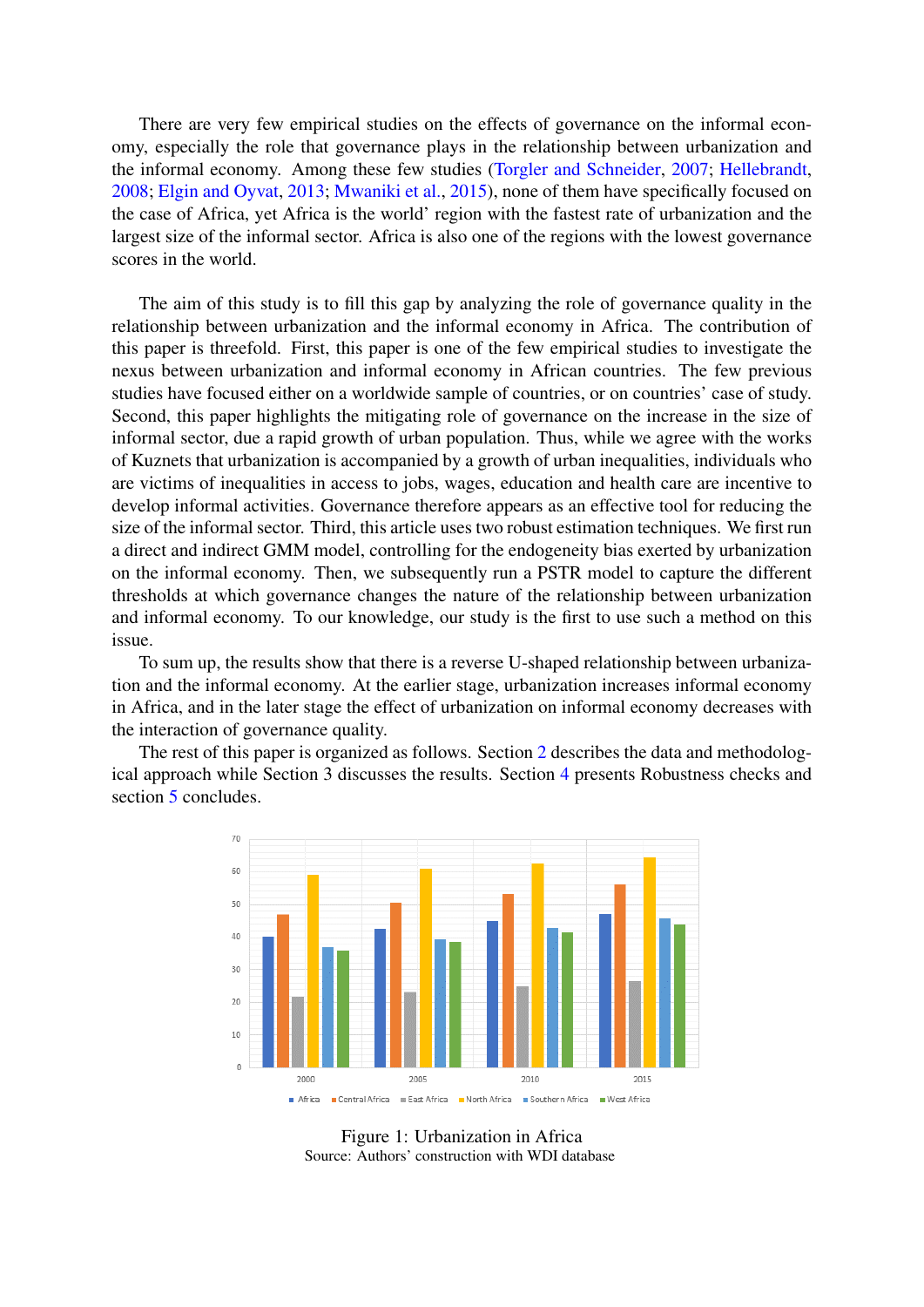### 2 Data and Methodological Approach

### 2.1 Data and Description of Variables

<span id="page-3-0"></span>In order to assess the role of governance in the nexus between urbanization informal economy, we use a set of variables from different sources. Our sample covers a sample of 45 African countries<sup>[1](#page-3-1)</sup> over the period 2000-2015. Our dependent variable is informal economy obtained from the work of [Medina and Schneider](#page-13-1) [\(2018\)](#page-13-1), who applied the Multiple Indicators Multiple Causes (MIMIC) modeling approach to estimate the size of the informal economy as a percentage of GDP. Our key explanatory variable is urbanization, captured by the urban population growth rate, from the *World Development Indicator* (WDI). Drawing on the literature on the determinants of the informal economy [\(Igudia et al.,](#page-13-3) [2016;](#page-13-3) [Medina et al.,](#page-13-2) [2017;](#page-13-2) [Medina and](#page-13-1) [Schneider,](#page-13-1) [2018;](#page-13-1) [Elgin and Erturk,](#page-12-2) [2019\)](#page-12-2), we use as control variables: (i) GDP per capita; (ii) unemployment rate; (iii) trade openness and  $(v)$  tax burden. These variables are obtained from the WDI. Finally, as interaction variables, we use six indicators of the quality of governance, namely: (a) rule of law; (b) regulatory quality; (c) political stability; (d) control of corruption; (e) government effectiveness and (f) voice and accountability. These variables are obtained from the *Worldwide Governance Indicator* (WGI). Table [1](#page-3-2) provides summary statistics on the used variables, while Tables [5](#page-15-0) and [6](#page-16-0) in appendix report description and sources of variables, and correlation matrix respectively,.

| Variables                 | Unit       | Obs. | Mean     | <b>SD</b> | Min      | Max      |
|---------------------------|------------|------|----------|-----------|----------|----------|
| <b>Informal Economy</b>   | Percentage | 720  | 3.600    | 0.239     | 2.956    | 4.235    |
| Urbanization              | Percentage | 720  | 3.667    | 1.504     | $-0.138$ | 11.49    |
| GDP Per Capita            | USD        | 720  | 2366.437 | 3128.037  | 193.8669 | 20333.94 |
| Unemployment              | Percentage | 720  | 1.932    | 0.872     | $-1.139$ | 3.639    |
| <b>Trade Openness</b>     | Percentage | 697  | 4.216    | 0.401     | 3.043    | 5.138    |
| Tax Burden                | Percentage | 480  | 60.104   | 59.717    | 13.6     | 339.1    |
| Rule of Law               | Index      | 630  | $-0.634$ | 0.615     | $-1.852$ | 1.077    |
| <b>Regulatory Quality</b> | Index      | 630  | $-0.599$ | 0.569     | $-2.236$ | 1.127    |
| Political stability       | Index      | 630  | $-0.491$ | 0.847     | $-2.699$ | 1.200    |
| Control of corruption     | Index      | 630  | $-0.620$ | 0.594     | $-1.772$ | 1.216    |
| Government Effectiveness  | Index      | 630  | $-0.672$ | 0.582     | $-1.848$ | 1.049    |
| Voice and Accountability  | Index      | 630  | $-0.600$ | 0.694     | $-2$     | 0.970    |

<span id="page-3-2"></span>Table 1: Descriptive statistics

Source: Authors calculations

### 2.2 Empirical strategy

Our empirical strategy is based on two estimation techniques: the generalized method of moments (GMM) and the Panel Smooth Transition regression (PSTR) method. The GMM estimator allows us to estimate the direct and indirect effects of urbanization on the size of informal

<span id="page-3-1"></span><sup>&</sup>lt;sup>1</sup>Algeria, Angola, Benin, Botswana, Burkina Faso, Burundi, CAF, Cabo Verde, Cameroon, Chad, Congo, DRC, Egypt, Ethiopia, Equatorial Guinea, Gabon, Gambia, Ghana, Guinea, Bissau Guinea, Mauritius, Congo Ivory, Kenya, Lesotho, Libya, Madagascar, Malawi, Mali, Mauritania, Mauritius, Morocco, Mozambique, Namibia, Niger, Nigeria, Rwanda, Sierra Leone, South Africa, Senegal, Swaziland, Tanzania, Togo, Tunisia, Uganda, Zambia, Zimbabwe.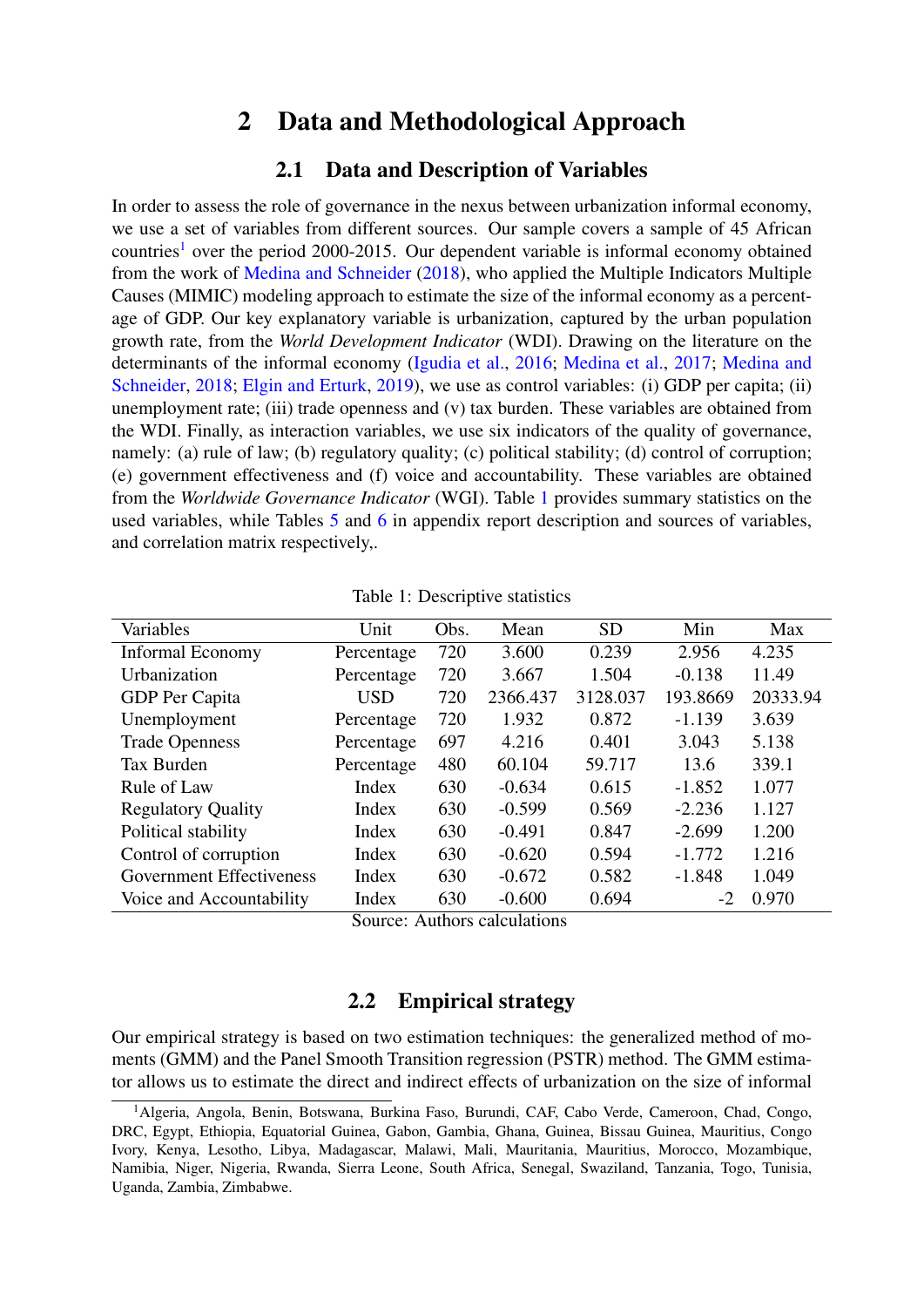sector, while the PSTR method allows us to highlight the different transitions in the nexus between urbanization and the informal economy by respecting the threshold variables. The PSTR method also provides robustness to the GMM method.

#### 2.2.1 GMM Specifications

<span id="page-4-0"></span>In order to analyse the effects of urbanization on informal economy, we specify the following dynamic panel model:

$$
In formal = \beta_0 + \beta_1 In formal_{it-1} + \beta_2 Urb_{it} + \beta_3 X_{it} + \lambda_i + \mu_t + \varepsilon_{it}
$$
 (1)

where  $In formal$  is the informal economy level in the country i at the date t,  $Urb$  urbanization, X the vector of control variables,  $\lambda_i$  the unobserved country fixed effects,  $\mu_t$  the time fixed effects, and  $\varepsilon_{it}$  the error term.

Besides the direct effect of urbanization on the informal economy described above in equation [\(1\)](#page-4-0), the effect can also be observed through indirect channels. As mentioned at the beginning of this work, we test the indirect link, by an interaction between urbanization and governance indicators, namely: regulatory quality, rule of law, government effectiveness, political stability, control of corruption, government effectiveness and voice and accountability. The nonlinear specification of the equation is:

<span id="page-4-1"></span>
$$
In formal = \beta_0 + \beta_1 In formal_{it-1} + \beta_2 Urb_{it} + \beta_3 \vartheta_{it} + \beta_4 (Urb_{it} + \beta_5 X_{it} + \lambda_i + \mu_t + \varepsilon_{it} (2)
$$

In this equation, we introduce an interaction term to account for the nonlinear effect exerted by the mediating variable  $\vartheta_{it}$ . This specification of the equation [\(2\)](#page-4-1) makes it possible to check whether beyond a certain level the mediating variable  $\vartheta_{it}$  becomes more or less important in determining the marginal effect of urbanization on the informal economy. Thus, the marginal effect is given by the equation [\(3\)](#page-4-2) below :

$$
\frac{\partial Informal_{it}}{\partial Urb_{it}} = \beta_3 + \beta_4 \vartheta_{it}
$$
\n(3)

<span id="page-4-2"></span>We estimate the above equations  $(1)$  and  $(2)$  by the system generalized method of moments (GMM) developed by [Arellano and Bover](#page-12-4) [\(1995\)](#page-12-4) and [Blundell and Bond](#page-12-5) [\(1998\)](#page-12-5).

The main advantage of the GMM estimator is that it is often used to address the endogeneity problem that appears in panel data estimation [\(Arellano and Bover,](#page-12-4) [1995;](#page-12-4) [Blundell and](#page-12-5) [Bond,](#page-12-5) [1998\)](#page-12-5). There are at least two sources of endogeneity commonly known to bias the estimates: omitted variables and reverse causality. To mitigate the concern of omitted variable, the common practice is to add fixed effects to control for the effect of the time-invariant unobserved countries heterogeneity. To deal with reverse causality, the lagged dependent variable is included in the model [\(Wooldridge,](#page-14-8) [2010\)](#page-14-8). Two versions of the GMM technique have been developed: "difference GMM" and "system GMM". For the difference GMM estimator, the lagged levels of the endogenous variables are used as instruments (for exogenous variables, their first differences serve as their own instruments). The system GMM estimator simultaneously employs the equation in differences and the equation in levels by using lagged levels of the variables as instruments in the differenced equation and lagged differences of the variables as instruments in the level equation. Given sample bias concerns associated with the difference GMM estimator, [Bond et al.](#page-12-6) [\(2001\)](#page-12-6) noted that the system GMM estimator can dramatically improve efficiency and avoid the weak instrument problem of the first-difference GMM estimator.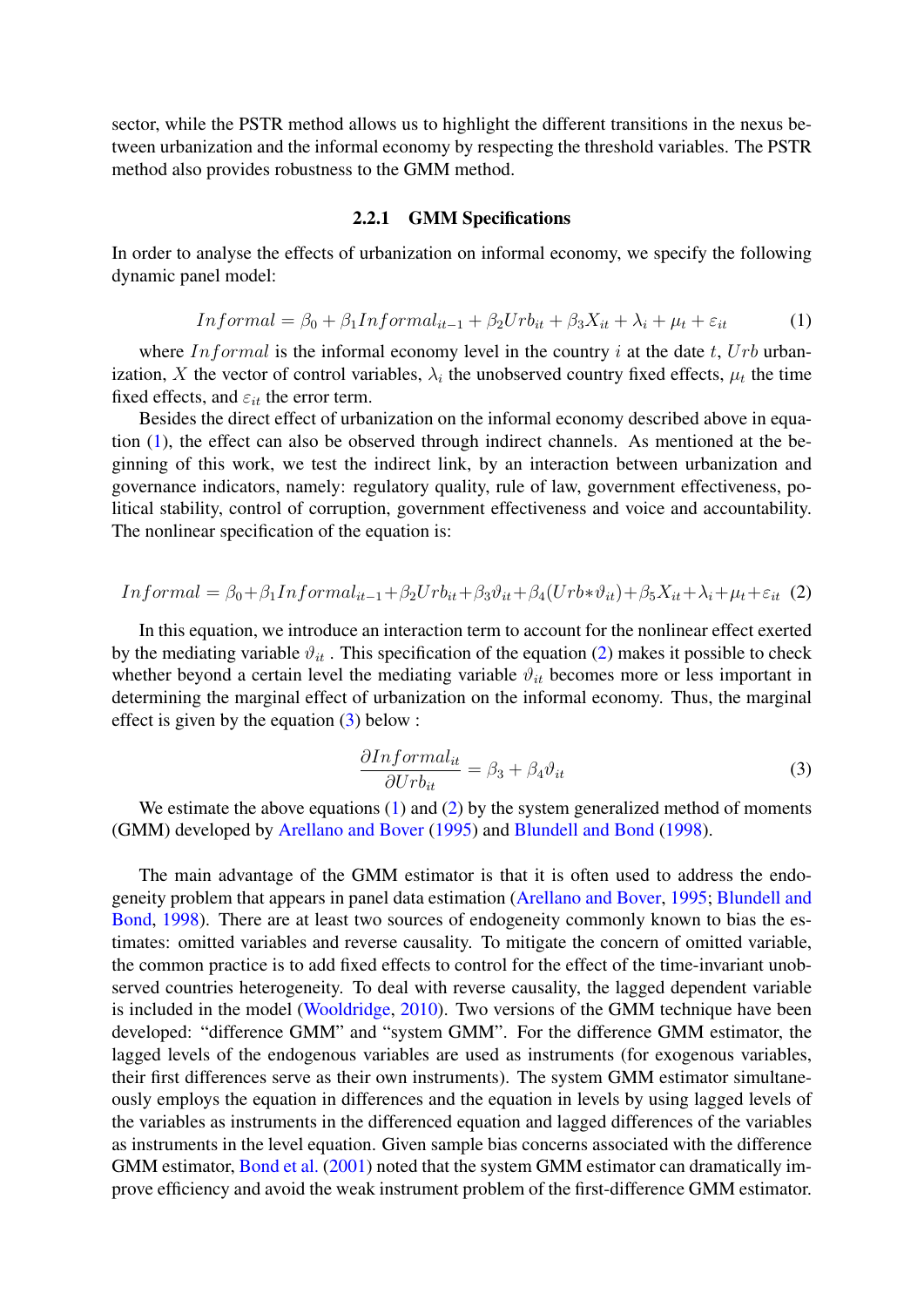The consistency of the GMM estimator depends on two things: the validity of the assumption that the error term does not exhibit serial correlation (AR (2)) and the validity of the instruments (Hansen test).

Although equation [\(2\)](#page-4-1) takes nonlinearity into account, it assumes that the transition function is linear. We check the validity of this nonlinearity by using a PSTR estimator. The main advantage of the PSTR model is that it allows the urbanization-informal economy coefficients to vary with respect to time and country. Hence, the coefficients can take different values; depending on the value of another observable variables, which in our case governance indicators (rule of law, regulatory quality, political stability, control of corruption, government effectiveness and voice and accountability). The PSTR model allows individuals to move between groups and over time depending on changes in the threshold variables. The PSTR model also provides a parametric approach to cross-country heterogeneity, and to the time instability of the urbanization-informal economy coefficient, smoothing the alterations of these coefficients with respect to the threshold variables.

#### 2.2.2 PSTR Specifications

To assess the nonlinear nexus between urbanization and the informal economy, we use the PSTR model developed by [Gonzalez et al.](#page-13-8) [\(2005\)](#page-13-8) and [Fok et al.](#page-13-9) [\(2005\)](#page-13-9).

let a PSTR model with two regimes and a single transition function illustrated as follows:

$$
In formal_{it} = \lambda_i + \beta_1 IS_{it-1} + \beta_2 IS_{it-1} \Gamma(\vartheta_{it}; \gamma; c) + \theta'_0 X_{it} + \varepsilon_{it}
$$
\n(4)

where for any  $i = 1, \dots, N$  and  $t = 1, \dots, T$ . N and T represent the individual and time dimensions of the panel, respectively. The transition function  $\Gamma$  is continuous and depends on the threshold variable  $\vartheta_{it}$  and the smooth parameter c.  $\gamma$  determines the nature of the transition function. Inspired by the work of [Granger et al.](#page-13-10) [\(1993\)](#page-13-10) and [Gonzalez et al.](#page-13-8) [\(2005\)](#page-13-8), we propose the following logistic function:

$$
\Gamma(\vartheta_{it}; \gamma; c) = \left[1 + \exp(-\gamma(\vartheta_{it} - c))^{-1}\right], \qquad \gamma \succ 0 \tag{5}
$$

Thus, for a high value of  $\gamma$ , i.e. when its value tends towards infinity, the regime change is of a raw nature and the PSTR model is similar to that of [Hansen](#page-13-11) [\(1999\)](#page-13-11). On the other hand, when the value of  $\gamma$  is low, i.e. when it tends towards zero, the transition function is smooth in nature. The sensitivity of the informal sector to urbanization is given by :

$$
\frac{\partial Informal_{it}}{\partial Urb_{it}} = \beta_1 + \beta_2 \Gamma(\vartheta_{it}; \gamma; c)
$$
\n(6)

The estimation of a PSTR model according to [Gonzalez et al.](#page-13-8) [\(2005\)](#page-13-8) follows the following procedure : (a) the linearity test of the model, (b) the choice of the number of regimes of the transition function and (c) the estimation of the parameters.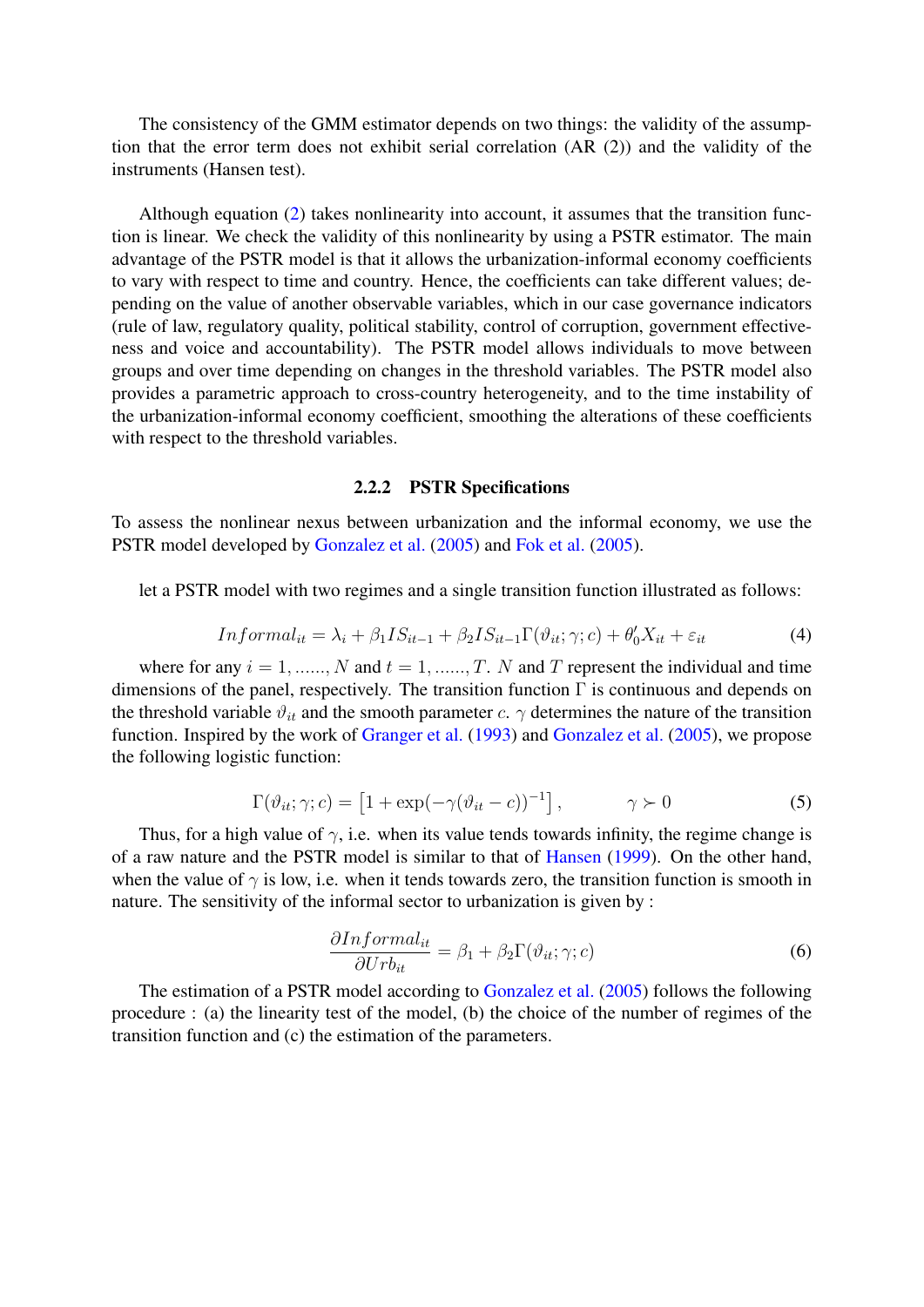### 3 Results and Discussions

As a starting exercise, we analyzed the direct impact of urbanization on informal economy. Then, we captured the individuals effects of governance on informal economy by adding governance indicators. Although this linear specification is not our theoretically preferred model, it shows us the standalone effects of urbanization and the other control variables and highlights the relative effect of urbanization in the increase in size of informal economy. The results got from the first set of regressions on dynamic panel models are presented in Table [2.](#page-7-0)

To lessen concerns about endogeneity, we lagged all regressors. In the regressions in Table [2,](#page-7-0) we first control for the level of GDP per capita, trade openness, unemployment rate, tax burden (Column 1) and further we control for rule of law, regulatory quality, control of corruption, government effectiveness, political stability and voice and accountability (Column 2 to 7). The regressions satisfy the specification tests (AR1, AR2 and Hansen test). There is no evidence of a second serial correlation, but there is strong evidence of a first serial correlation. Moreover, the regressions pass the Hansen test and confirm the validity of the instruments.

Across all estimations, we find that urbanization is positively and significantly related to informal economy. Indeed, the results in column 1 show that, all things being equal, an increase in one percent in urbanization enhance informal economy in african countries by 0.044%. This finding corroborates the results by [Yuki](#page-14-9) [\(2007\)](#page-14-9); [Hellebrandt](#page-13-5) [\(2008\)](#page-13-5); [Moreno-Monroy](#page-13-12) [\(2012\)](#page-13-12), as well as [UN-Habitat](#page-14-2) [\(2016\)](#page-14-2) and [United Nations](#page-14-0) [\(2019\)](#page-14-0). This result confirms the fact informality is one of the strongest consequences of urbanization in Africa. The development of urban areas in Africa has encouraged the movement of people from rural to urban areas in search of decent work and a better quality of life. As a result, this has led to the development of informal activities.

Regarding to the effect of governance variables, we find that the coefficients of all governance indicators are negative and significant, but not all at conventional levels. Control of corruption, rule of law and regulatory have the most statistical significance and effects. Thus, containing corruption in urban areas, respecting rule of law and ensuring good regulatory quality appear to be important tools to curb the proliferation of the informal economy in Africa. These results are in line with [Torgler and Schneider](#page-14-5) [\(2007\)](#page-14-5); [Elgin and Oyvat](#page-13-6) [\(2013\)](#page-13-6); [Friedman](#page-13-13) [\(2014\)](#page-13-13); [Elgin and Oztunali](#page-13-14) [\(2014\)](#page-13-14) and [Mwaniki et al.](#page-13-7) [\(2015\)](#page-13-7).

Let us consider a general comment relating to the other control variables. All the explanatory variables have the expected sign. Indeed, the negative sign of GDP per capita means that the size of informal economy decreases with the level of development [\(Elgin et al.,](#page-13-15) [2016\)](#page-13-15). The positive signs of Unemployment means that individuals would be more willing to move to informal activities and accept informal jobs in the case of high unemployment [\(Almeida and](#page-12-7) [Carneiro,](#page-12-7) [2012;](#page-12-7) [Bosch et al.,](#page-12-8) [2012\)](#page-12-8). Tax burden also have a negative sign meaning that informal economy is associated with higher tax levels. Moreover, one of the main motives to go informal is avoiding taxes [\(Prado,](#page-14-10) [2011;](#page-14-10) [Elgin et al.,](#page-13-16) [2010\)](#page-13-16). Finally, the negative value of trade openness implies that opening to international trade may also ease a government's ability to scrutinize informal production. Therefore, trade openness might also be effective in increasing the external returns to human capital as the informal economy is unskilled labor intensive. This might further contribute to the decline of informality [\(Elgin and Oyvat,](#page-13-6) [2013\)](#page-13-6).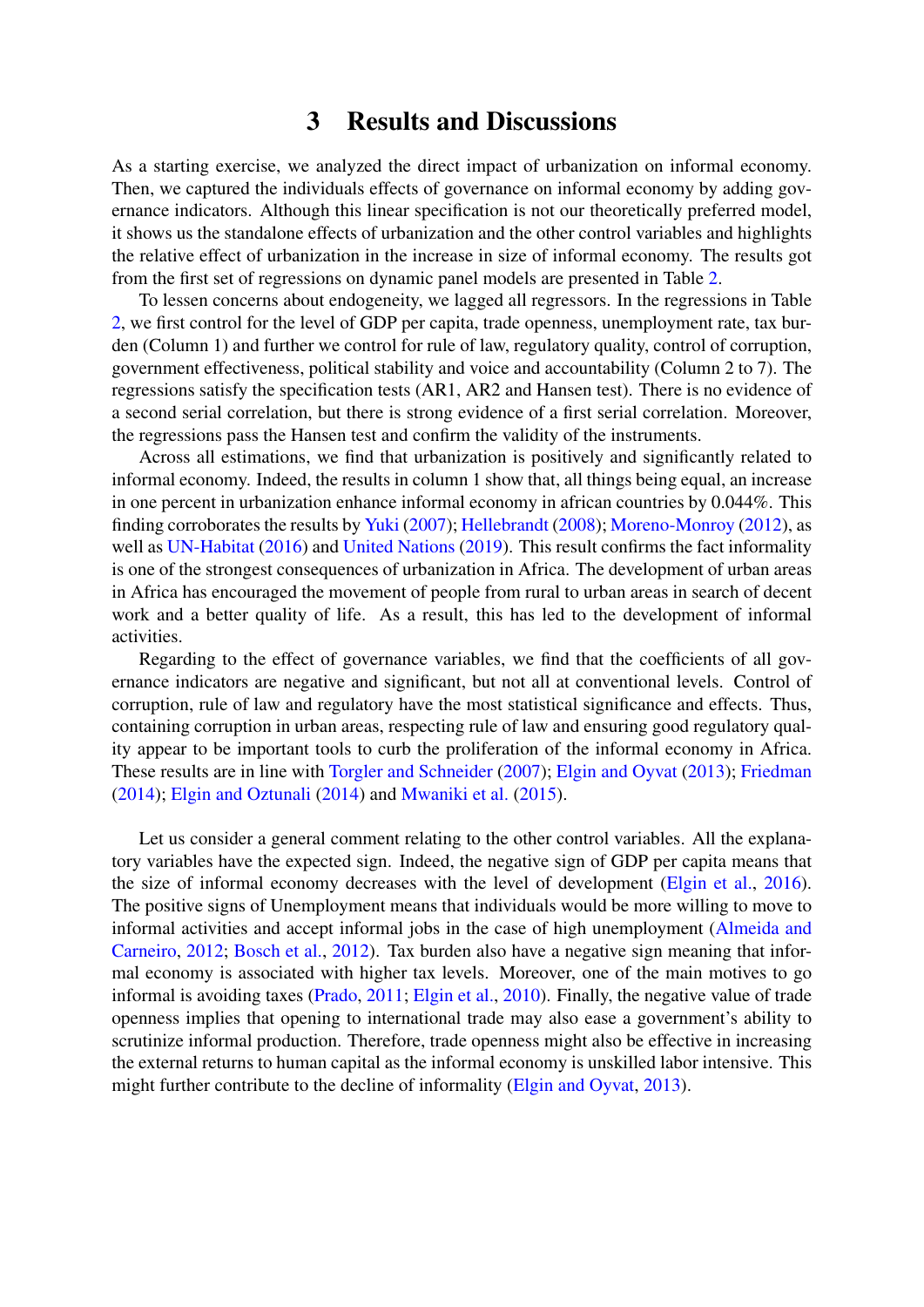|                                 | Dependent Variable: Informal Economy |              |             |             |              |                 |                  |
|---------------------------------|--------------------------------------|--------------|-------------|-------------|--------------|-----------------|------------------|
| <b>VARIABLES</b>                | (1)                                  | (2)          | (3)         | (4)         | (5)          | (6)             | (7)              |
|                                 | $0.0442***$                          |              |             | $0.0249***$ | $0.0216***$  | $0.0135**$      |                  |
| Urbanization                    |                                      | $0.0233**$   | $0.0209**$  |             |              |                 | $0.0167**$       |
|                                 | (0.016)                              | (0.010)      | (0.010)     | (0.009)     | (0.007)      | (0.007)         | (0.008)          |
| GDP Per Capita                  | $-0.0521***$                         | $-0.0366*$   | $-0.0213$   | $-0.0372**$ | $-0.0391**$  | $-0.0168*$      | $-0.0162$        |
|                                 | (0.019)                              | (0.021)      | (0.018)     | (0.018)     | (0.019)      | (0.009)         | (0.013)          |
| Unemployment                    | 0.0247                               | $0.0413*$    | $0.0377*$   | $0.0483*$   | $0.0483*$    | $0.0313*$       | $0.0296*$        |
|                                 | (0.028)                              | (0.021)      | (0.022)     | (0.026)     | (0.027)      | (0.018)         | (0.017)          |
| <b>Trade Openness</b>           | $-0.1138**$                          | $-0.0744**$  | $-0.0762**$ | $-0.0763**$ | $-0.0383$    | $-0.0896***$    | $-0.0758**$      |
|                                 | (0.054)                              | (0.035)      | (0.034)     | (0.032)     | (0.053)      | (0.031)         | (0.031)          |
| Tax Burden                      | $0.0013**$                           | 0.0001       | $-0.0000$   | 0.0000      | 0.0001       | 0.0000          | 0.0000           |
|                                 | (0.001)                              | (0.000)      | (0.000)     | (0.000)     | (0.000)      | (0.000)         | (0.000)          |
| Rule of Law                     |                                      | $-0.0724***$ |             |             |              |                 |                  |
|                                 |                                      | (0.026)      |             |             |              |                 |                  |
| <b>Regulatory Quality</b>       |                                      |              | $-0.0597**$ |             |              |                 |                  |
|                                 |                                      |              | (0.029)     |             |              |                 |                  |
| <b>Political Stability</b>      |                                      |              |             | $-0.0315*$  |              |                 |                  |
|                                 |                                      |              |             | (0.018)     |              |                 |                  |
| Control of corruption           |                                      |              |             |             | $-0.0561***$ |                 |                  |
|                                 |                                      |              |             |             | (0.019)      |                 |                  |
| <b>Government Effectiveness</b> |                                      |              |             |             |              | $-0.0599**$     |                  |
|                                 |                                      |              |             |             |              | (0.024)         |                  |
| Voice and Accountability        |                                      |              |             |             |              |                 | $-0.0284**$      |
|                                 |                                      |              |             |             |              |                 | (0.013)          |
| Lag of Informal Economy         | $0.3143**$                           | $0.5659***$  | $0.6195***$ | $0.6217***$ | $0.5956***$  | $0.7187***$     | $0.8033***$      |
|                                 | (0.139)                              | (0.114)      | (0.103)     | (0.110)     | (0.090)      | (0.101)         | (0.082)          |
| Constant                        | $0.2288***$                          | 1.9076***    | 1.6289***   | 1.6956***   | $1.6811***$  | $1.3322***$     | 0.9802 ***       |
|                                 | (0.085)                              | (0.504)      | (0.485)     | (0.452)     | (0.439)      | (0.393)         | (0.338)          |
| Observations                    | $\overline{675}$                     | 345          | 345         | 345         | 361          | $\frac{345}{ }$ | $\overline{345}$ |
| <b>Instruments/Countries</b>    | 43/45                                | 39/43        | 41/43       | 39/43       | 40/44        | 39/43           | 39/43            |
| AR(1)                           | 0.000                                | 0.004        | 0.002       | 0.002       | 0.000        | 0.000           | 0.000            |
| AR(2)                           | 0.742                                | 0.487        | 0.532       | 0.422       | 0.678        | 0.615           | 0.662            |
| Hansen OIR                      | 0.454                                | 0.791        | 0.874       | 0.428       | 0.644        | 0.569           | 0.606            |
| Fisher                          | 868.2***                             | 24.34***     | 94.18***    | 39.84***    | 53***        | 138.7***        | 142.8***         |

<span id="page-7-0"></span>Table 2: Urbanization, Governance and Informal Economy

Notes : The sample runs from 2000 to 2015. Robust standard errors are reported in parentheses. (\*\*\*, \*\*, \*) indicate statistical significance at the 1%, 5%, and 10% respectively.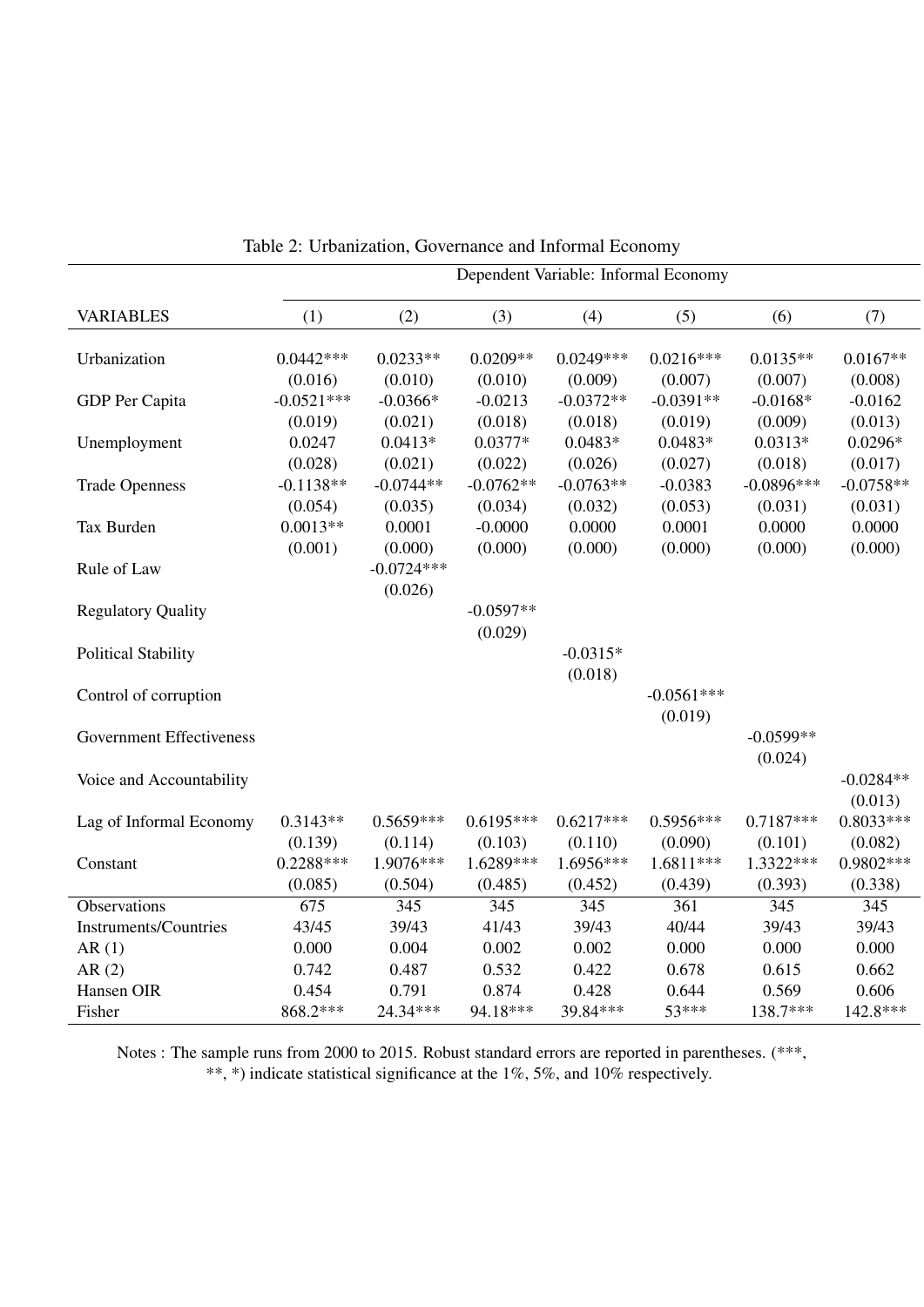The previous linear specification assumes a homogeneous relationship between urbanization and informal economy, which can be misleading. Indeed, countries that have almost the same speed of urbanization have different sizes of the informal sector. These divergences may be linked to differences in governance quality in those countries, especially control of corruption, rule of law and regulatory quality. So, we explored whether there is a threshold of urbanization to cross, in order to expect a negative effect of urbanization on informal economy. Otherwise, we explore whether there is a threshold at which the positive relationship between urbanization and the informal economy may change and become negative, and the different channels. Consequently, we developed a nonlinear informal economy model associated with urbanization, using a nonlinear specification on dynamic panel models.

The results of dynamic panel estimates of the nonlinear relationship between urbanization and informal economy, using urbanization, control of corruption, rule of law, regulatory quality, government effectiveness, political stability and voice and accountability as threshold variables, are displayed in Table [3.](#page-9-0) The regressions satisfy the specification tests (AR1, AR2 and Hansen test). There is no evidence of a second serial correlation, but there is strong evidence of a first serial correlation. Overall, the control variables have expected signs in the regressions.

The outcomes of Table [3](#page-9-0) suggest a positive relationship between urbanization and informal economy in the first time and a negative nexus in the second time between both variables, after a given level of urbanization. As shown by the results of the first specification, where urbanization is considered as threshold vaiable (column 1), the nonlinear GMM model highlights significant variable for the urbanization variable as well as the interaction term. Indeed, the system GMM shows an inverted U-shaped relationship between urbanization and informal economy, suggesting a positive relationship between both variables in the first time, and a negative nexus in the second time. These results allow us to appraise wether beyond a certain level, the threshold variable becomes more or less important in determining the marginal effect of urbanization on informal economy.

Therefore, the share of informal sector first increases in the early phases of urbanization and then decreases as urbanization continues. We observe such a tendency for urban informal sector's output share in Figure [2.](#page-8-0)



<span id="page-8-0"></span>Figure 2: Nonlinear relationship between urbanization and informal economy Source: Authors' construction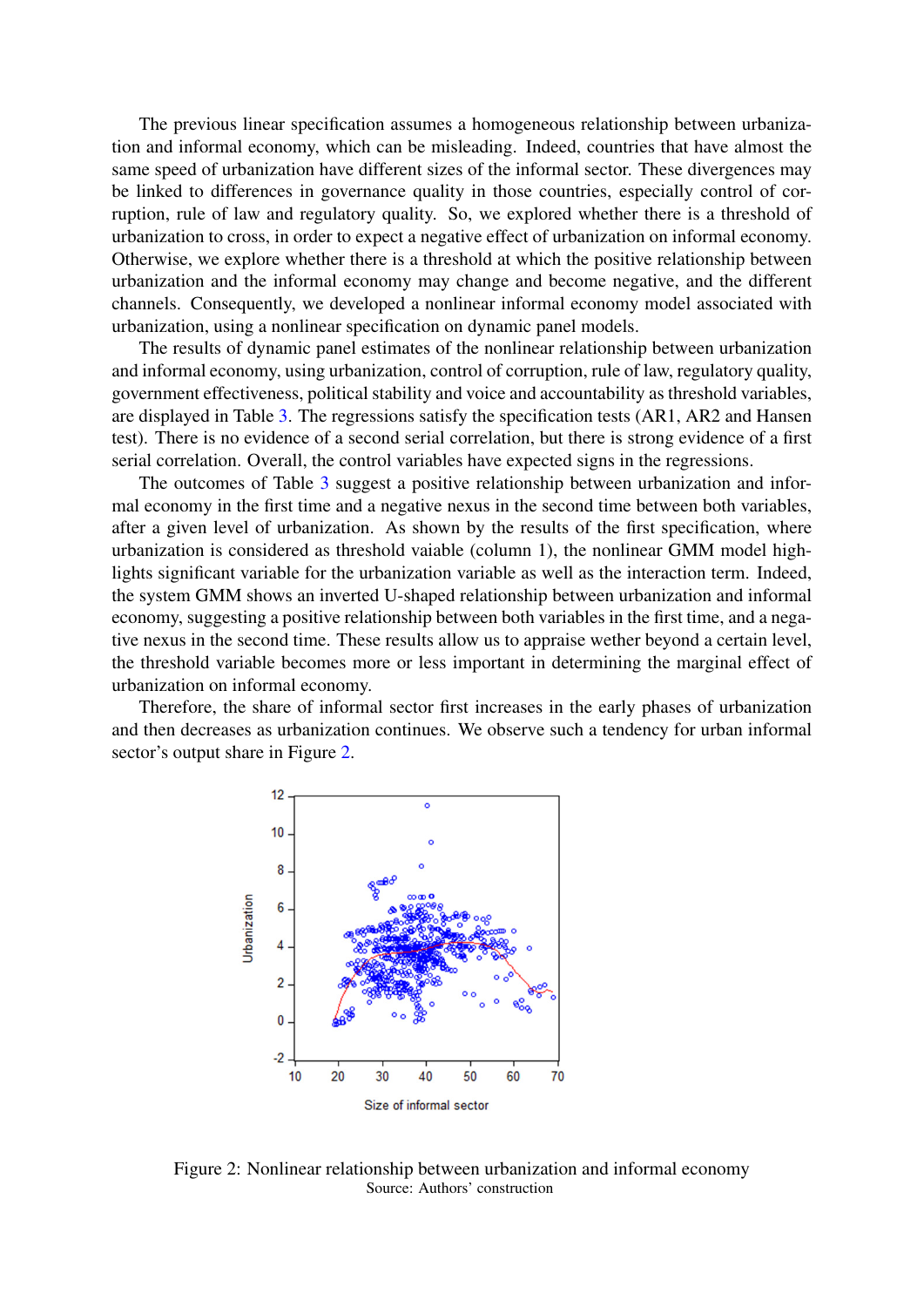|                              | (1)          | (2)          | (3)          | (4)          | (5)         | (6)           | (7)            |
|------------------------------|--------------|--------------|--------------|--------------|-------------|---------------|----------------|
| Threshold variable           | Urbanization | Rule of      | Regulatory   | Political    | Control of  | Government    | Voice and      |
|                              |              | Law          | Quality      | Stability    | Corruption  | Effectiveness | Accountability |
|                              |              |              |              |              |             |               |                |
| Urbanization                 | $0.0761***$  | $0.0065**$   | $0.0066**$   | $0.0083***$  | $0.0183**$  | $0.0156*$     | $0.0088***$    |
|                              | (0.026)      | (0.003)      | (0.003)      | (0.003)      | (0.009)     | (0.009)       | (0.003)        |
| <b>Interaction Variable</b>  | $-0.0082***$ | $-0.0036**$  | $-0.0046**$  | $-0.0025**$  | $-0.0052**$ | $-0.0075**$   | $-0.0039**$    |
|                              | (0.003)      | (0.002)      | (0.002)      | (0.001)      | (0.002)     | (0.004)       | (0.002)        |
| GDP Per Capita               | 0.0131       | 0.0012       | $-0.0000$    | $-0.0001$    | $-0.0157$   | $-0.0093$     | $-0.0013$      |
|                              | (0.012)      | (0.006)      | (0.005)      | (0.004)      | (0.012)     | (0.013)       | (0.006)        |
| Unemployment                 | $-0.0153$    | 0.0094       | 0.0078       | 0.0113       | $0.0513*$   | 0.0489*       | $0.0204*$      |
|                              | (0.022)      | (0.016)      | (0.015)      | (0.016)      | (0.026)     | (0.025)       | (0.012)        |
| <b>Trade Openness</b>        | $-0.0374**$  | $-0.0324***$ | $-0.0350***$ | $-0.0258***$ | $-0.0568**$ | $-0.0654***$  | $-0.0356***$   |
|                              | (0.017)      | (0.011)      | (0.012)      | (0.009)      | (0.021)     | (0.020)       | (0.010)        |
| Tax Burden                   | $0.0002***$  | $0.0001*$    | $0.0001*$    | $0.0001*$    | $0.0002**$  | $0.0002**$    | 0.0001         |
|                              | (0.000)      | (0.000)      | (0.000)      | (0.000)      | (0.000)     | (0.000)       | (0.000)        |
| Lag of Informal Economy      | 0.7966***    | $0.9129***$  | 0.9059***    | $0.9170***$  | 0.8189***   | $0.8245***$   | 0.9386***      |
|                              | (0.073)      | (0.031)      | (0.030)      | (0.026)      | (0.057)     | (0.053)       | (0.026)        |
| Constant                     | $0.6325**$   | $0.3664***$  | $0.4122***$  | $0.3275***$  | $0.7926***$ | $0.7708***$   | 0.2786***      |
|                              | (0.306)      | (0.117)      | (0.127)      | (0.111)      | (0.273)     | (0.253)       | (0.092)        |
| Observations                 | 361          | 347          | 361          | 361          | 361         | 361           | 347            |
| <b>Instruments/Countries</b> | 24/44        | 23/44        | 22/44        | 23/44        | 26/44       | 26/44         | 24/44          |
| AR(1)                        | 0.000        | 0.000        | 0.000        | 0.000        | 0.000       | 0.000         | 0.000          |
| AR(2)                        | 0.792        | 0.887        | 0.871        | 0.923        | 0.679       | 0.660         | 0.874          |
| Hansen OIR                   | 0.829        | 0.839        | 0.868        | 0.788        | 0.905       | 0.812         | 0.703          |
| Fisher                       | 149.6***     | 730.9***     | 1307***      | 1308***      | 374.1***    | 430.3***      | 524.2 ***      |

<span id="page-9-0"></span>Table 3: Nonlinear estimates of urbanization and informal economy relationship

Notes : The sample runs from 2000 to 2015. Robust standard errors are reported in parentheses. (\*\*\*, \*\*, \*) indicate statistical significance at the 1%, 5%, and 10% respectively.

The above results confirm the view that the high level of urbanization and the quality of governance, including political stability, control of corruption, rule of law, regulatory quality, government effectiveness and voice and accountability reduce the size of the informal sector after a certain threshold. Then in an inefficient state where corruption is rampant, citizens will have little trust in authority and therefore be reluctant to cooperate. If individuals and businesses feel that neither contracts will be enforced nor productive efforts protected, they will have a greater incentive to engage in the underground economy. Citizens will feel protected when they see corruption reduced, taxes paid well reallocated, their government accountable, and the rule of law and regulatory quality strong. This would further stimulate their incentive to enter the formal sector.

However, although the results of the above nonlinear GMM specification confirms a reverse U-shaped relationship between urbanization and the informal economy, it is also difficult for us to comment and discuss the results in depth, as this specification does not allow us to clearly identify the thresholds at which the nature of the relationship between our two variables changes. As a result, more consistent results are provided and discussed in the following section based on the estimation of a PSTR model.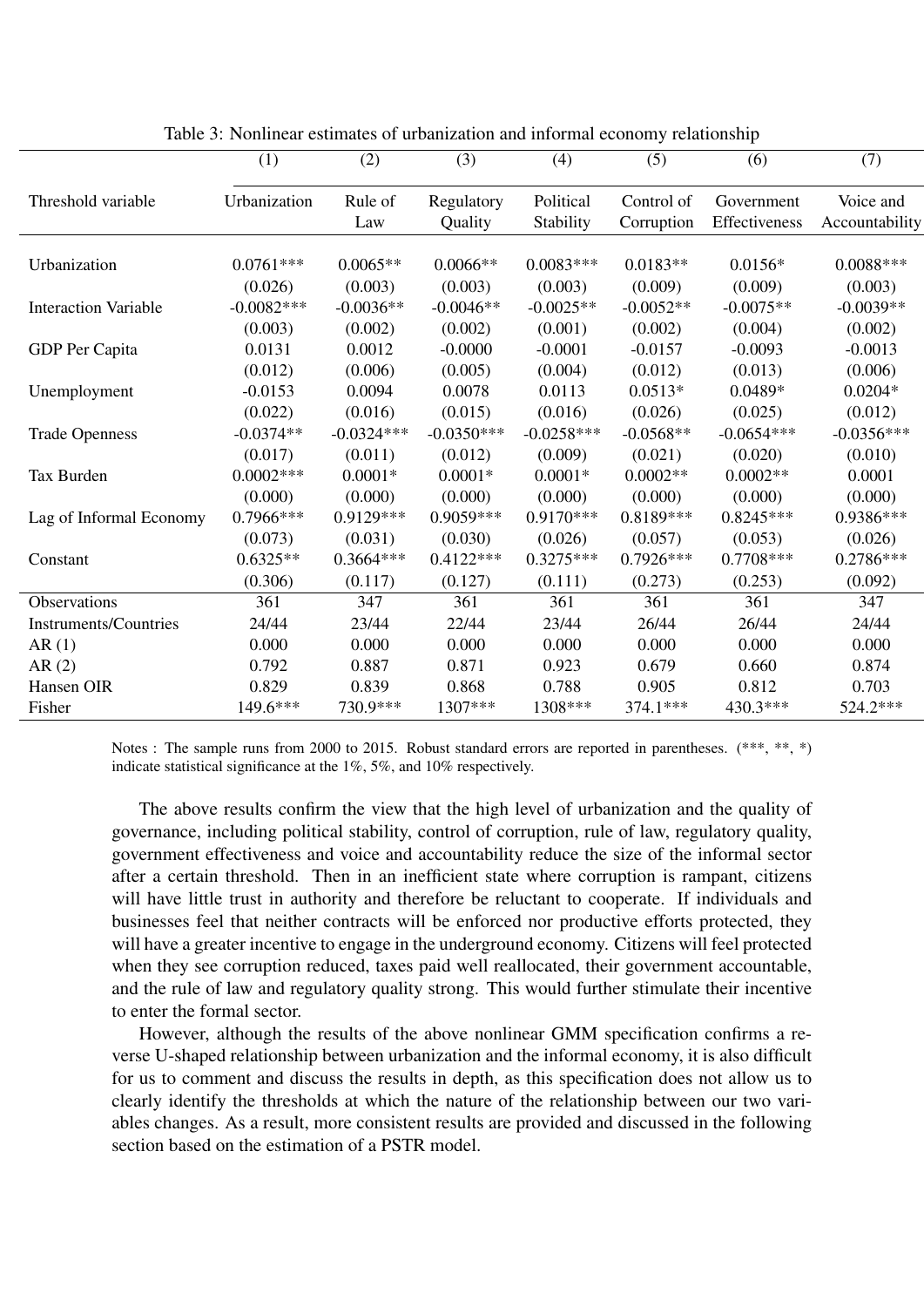### 4 Robustness Checks

<span id="page-10-0"></span>The results of the nonlinear estimates from GMM presented above established a reverse Ushaped relationship between urbanization and informal economy. First, we found a positive relationship between the both variables, and then a negative relationship with the respect of interaction variables. In this section, we test the robustness of the results by changing the estimation technique. We run a PSTR model, which has the advantage for not only testing the nonlinearity but also allows us to highlight the different thresholds that change the nature of the relationship between urbanization and informal economy.

The results of estimates are reported in Table [4.](#page-11-0) The value of the slope parameter is low in the transition function, indicating a smooth change of regime. Hence, urbanization exhibit two extreme regimes with a sharp shift characterizing the urbanization-informal economy nexus, where the urbanization effect is positive and significant in the first regime and negative and significant in the second one. Indeed, under the first regime (urbanization lower than 4.05%), all things being equal, an increase of  $1\%$  in urbanization enhance informal economy by 0.853%, while the effect of urbanization on informal economy becomes negative (-0.171%) under the second regime (urbanization higher than 4.05%). This implies that when urbanization increases, the link between urbanization and informal economy increases and this nexus becomes negative when the transition variable exceeds the threshold value. Therefore, countries with an urbanization growth below 4.05% can increases the size of their informal sector. The positive effects of urbanization on informal economy may be caused by several factors that spur informal activities at the early stages of urbanization. Above the 4.05% threshold, urbanization negatively affect informal economy, through greater quality of governance, which mitigates the development of informal activities in the later stage of urbanization. These results are also in line with the Kuznetsian hypothesis, which predicts an inverted U-shaped relationship between development and urban inequality. The growth of the informal economy partially explains the rising inequality in the Kuznets process. The later tendency towards a declining share of informal activities can lead to rising homogeneity in labor markets, which is also consistent with Kuznets's hypothesis [\(Elgin and Oyvat,](#page-13-6) [2013\)](#page-13-6).

Regarding the estimation results using governance indicators as the threshold variables, the coefficients of urbanization remain positive and significant, whereas the interaction variables have a negative sign but not all significant at the conventional level. For example, regarding estimation results using rule of law as the threshold variable, the coefficient of urbainization remains positive and significant, whereas the interaction variable has a negative and significant coefficient. The estimated threshold for rule of law is 0.59 and the transition is smooth due to the low value of the slope of the transition function (see column 2 in Table [4\)](#page-11-0). Under the first regime (rule of law lower than 0.59), our results suggest that informal economy effect of urbanization is positive and significant (0.346), while the effect is negative (-0.171) under the second regime corresponding to high rule of law score (i.e rule of law higher than 0.59). These results imply that urbanization has a positive effect on informal economy in countries where the score of rule of law is below a given threshold, and the impact becomes negative beyong this threshold. As rule of law captures the perceptions of the extent to which agents have confidence in their governments, beyong a given threshold of rule of law, the size of informal economy decreases [\(Elgin and Oztunali,](#page-13-14) [2014\)](#page-13-14).

In the same vein, when we use control of corruption as interaction variable, the estimated threshold is 0.57, and the transition is smooth because of the low value of the slope of transition function (See column 5 in Table 4). Under the first regime (control of corruption lower than 0.57), our results show that urbanization is positively and significantly linked to informal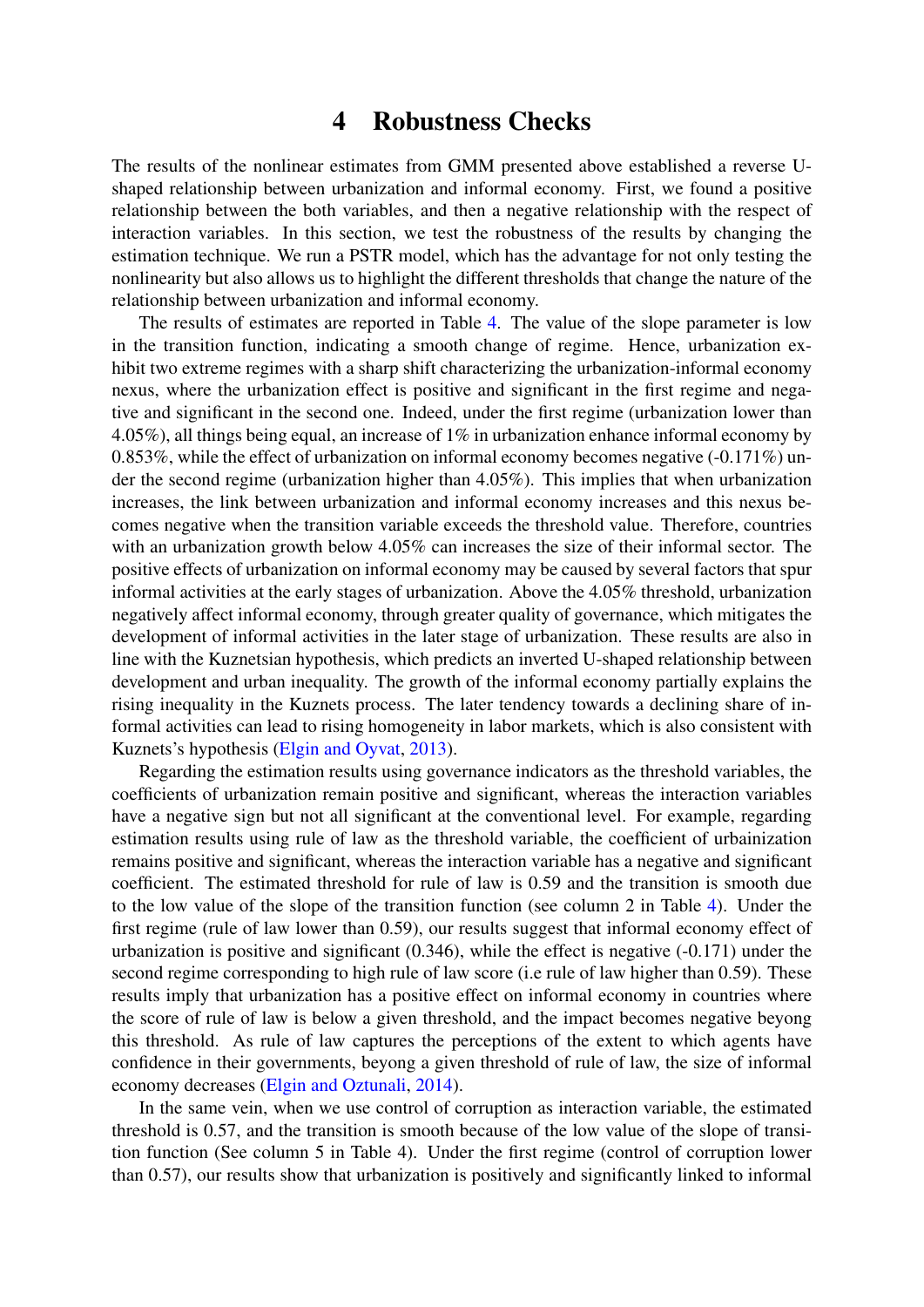economy (0.025), while this effect becomes negative (-0.058) under the second regime (control of corruption higher than 0.57), corresponding to high level of the control of corruption (good governance quality). This result shows that urbanization increases informal economy in african countries when the level of the control of corruption is below a certain threshold, and the effect decreases beyond this threshold. Thus, rampant Corrupt practices in urban areas spur informal activities and the increase of informal sector. this effect may be mitigated by a sound quality of governance, where the control of corruption is effective [\(Igudia et al.,](#page-13-3) [2016;](#page-13-3) [Zinnbauer,](#page-14-3) [2020\)](#page-14-3).

Finally, the estimated threholds for regulatory quality, political stability, government effectiveness and voice and accountability are respectively 0.71, 0.41, 0.55 and 0.53. The tansitions are smooth due to the low values of the transition functions in all specifications. Under the first regime the coefficients of urbanization are positive and significant, and they turn to negative in the second regime. These findings show that in the later stage of urban development associated with good governance quality, the share of the informal sector tends to dwindle. Our results are in accordance with [\(Elgin and Oyvat,](#page-13-6) [2013\)](#page-13-6).

Overall, the results in Table [4](#page-11-0) above confirm a reverse U-shaped relationship between urbanization and the informal economy in accordance with the different threshold variables. The values of the slope parameter confirm a smooth transition regardless of the threshold variable used. This means that when urban governance policies are undertaken, they take time to be implemented and produce the expected effects.

|                             | (1)          | (2)            | (3)                   | (4)                    | (5)                      | (6)                         | (7)                         |
|-----------------------------|--------------|----------------|-----------------------|------------------------|--------------------------|-----------------------------|-----------------------------|
| Threshold variable          | Urbanization | Rule of<br>Law | Regulatory<br>Quality | Political<br>Stability | Control of<br>Corruption | Government<br>Effectiveness | Voice and<br>Accountability |
| Urbanization                | $0.8534***$  | $0.3466$ ***   | $0.0918***$           | $0.6835**$             | $0.0253**$               | $0.0341**$                  | $0.0279***$                 |
|                             | (0.185)      | (0.123)        | (0.031)               | (0.335)                | (0.012)                  | (0.018)                     | (0.008)                     |
| <b>Interaction Variable</b> | $-0.1713***$ | $-0.4083***$   | $-0.0750**$           | $-0.6844**$            | $-0.0583***$             | $-0.0218*$                  | $-0.0219*$                  |
| GDP Per Capita              | (0.067)      | (0.155)        | (0.031)               | (0.353)                | (0.014)                  | (0.012)                     | (0.012)                     |
|                             | $-0.3220***$ | $-0.1206$      | $-0.1033***$          | $-0.0003***$           | $-0.0280$                | $-0.0220$                   | $-0.0656**$                 |
| Unemployment                | (0.052)      | (0.467)        | (0.031)               | (0.000)                | (0.034)                  | (0.065)                     | (0.029)                     |
|                             | $0.4024***$  | $0.0401**$     | $0.1587**$            | 0.4430                 | $0.0606**$               | $-0.0214$                   | 0.0074                      |
| <b>Trade Openness</b>       | (0.050)      | (0.559)        | (0.066)               | (0.133)                | (0.030)                  | (0.056)                     | (0.021)                     |
|                             | $-0.2065***$ | 0.8224         | $-0.0394$             | $0.0513***$            | $0.1248*$                | $-0.1346$                   | $-0.1531***$                |
| Tax Burden                  | (0.075)      | (0.710)        | (0.093)               | (0.103)                | (0.069)                  | (0.108)                     | (0.045)                     |
|                             | 0.0307       | $0.7207***$    | $0.2442***$           | 0.7565                 | $-0.0705$                | $0.1637***$                 | $0.0935***$                 |
| $\mathcal{C}$               | (0.029)      | (0.243)        | (0.076)               | (0.468)                | (0.050)                  | (0.061)                     | (0.029)                     |
|                             | 4.05         | 0.59           | 0.71                  | 0.41                   | 0.57                     | 0.55                        | 0.53                        |
|                             | 11.44        | 3.506          | 37.69                 | 9.445                  | 6.53                     | 5.63                        | 9.98                        |
| $LM_F$                      | 4.207***     | $5.120***$     | $10.571**$            | $6.393***$             | $3.108***$               | $4.702***$                  | $6.653***$                  |

<span id="page-11-0"></span>Table 4: Robustness cheks, Nonlinear estimates of urbanization and informal economy relationship, PSTR Model

Notes : The sample runs from 2000 to 2015. We used the Matlab code of [Colletaz and Hurlin](#page-12-9) [\(2006\)](#page-12-9) to estimate the PSTR model. The code determines automatically the optimal model, i.e. the optimal number of transition functions and calculate the optimal threshold. Robust standard errors are reported in parentheses. (\*\*\*, \*\*, \*) indicate statistical significance at the 1%, 5%, and 10% respectively.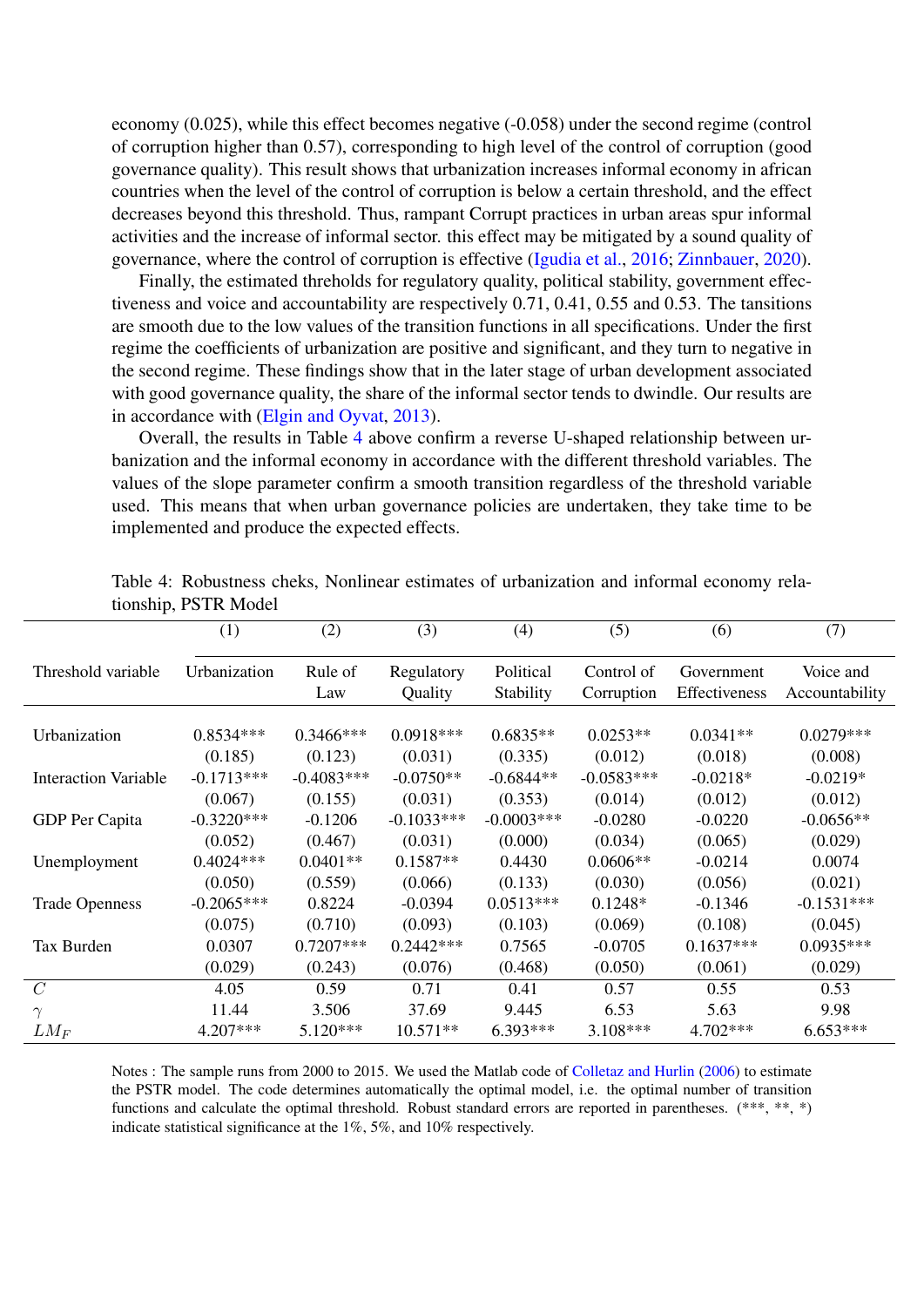### 5 Conclusion and Implications

<span id="page-12-3"></span>The aim of this paper was to empirically examine the role of governance in the nexus between urbanization and informal economy. Using dynamics panel model and panel smooth transition regression (PSTR) model on a sample of 45 African countries over the period 2000-2015, we found a reverse U-shaped relationship between urbanization and informal economy in Africa. Specifically, we found that urbanization increases the size of the informal sector in Africa in the earlier stage of urban development, and in the later stage, the quality of governance decreases the effect of urbanization on informal economy.

Based on the results of our empirical analyses, several economic policy implications can be derived. Since the informal economy is strongly rooted in the development process of African countries, with strong income-generating activities, it is not necessarily bad for African countries. However, policies instead of totally eradicating informal activities should be oriented towards new strategies that could lead to stimulating individuals and firms to join the formal sector. To do so, besides broadening the tax base to avoid tax evasion, emphasis should be placed on the quality of governance, especially corruption, which is rampant in urban areas. Serious measures must be taken to promote outstanding quality of regulation and a sound rule of law so that individuals feel protected as well as their activities. This may encourage them to move out of the underground economy and into formal activities.

### References

- <span id="page-12-7"></span>Almeida, R. and Carneiro, P. (2012). Enforcement of labor regulation and informality. *American Economic Journal: Applied Economics*, 4(3):64–89.
- <span id="page-12-4"></span>Arellano, M. and Bover, O. (1995). Another look at the instrumental variable estimation of error-components models. *Journal of econometrics*, 68(1):29–51.
- <span id="page-12-5"></span>Blundell, R. and Bond, S. (1998). Initial conditions and moment restrictions in dynamic panel data models. *Journal of econometrics*, 87(1):115–143.
- <span id="page-12-6"></span>Bond, S. R., Hoeffler, A., and Temple, J. R. (2001). Gmm estimation of empirical growthmodels.
- <span id="page-12-8"></span>Bosch, M., Goñi-Pacchioni, E., and Maloney, W. (2012). Trade liberalization, labor reforms and formal–informal employment dynamics. *Labour Economics*, 19(5):653–667.
- <span id="page-12-1"></span>Buehn, A. and Schneider, F. (2012). Shadow economies around the world: novel insights, accepted knowledge, and new estimates. *International tax and public finance*, 19(1):139– 171.
- <span id="page-12-0"></span>Cobbinah, P. B., Erdiaw-Kwasie, M. O., and Amoateng, P. (2015). Africa's urbanisation: Implications for sustainable development. *Cities*, 47:62–72.
- <span id="page-12-9"></span>Colletaz, G. and Hurlin, C. (2006). Threshold effects of the public capital productivity: an international panel smooth transition approach.
- <span id="page-12-2"></span>Elgin, C. and Erturk, F. (2019). Informal economies around the world: Measures, determinants and consequences. *Eurasian Economic Review*, 9(2):221–237.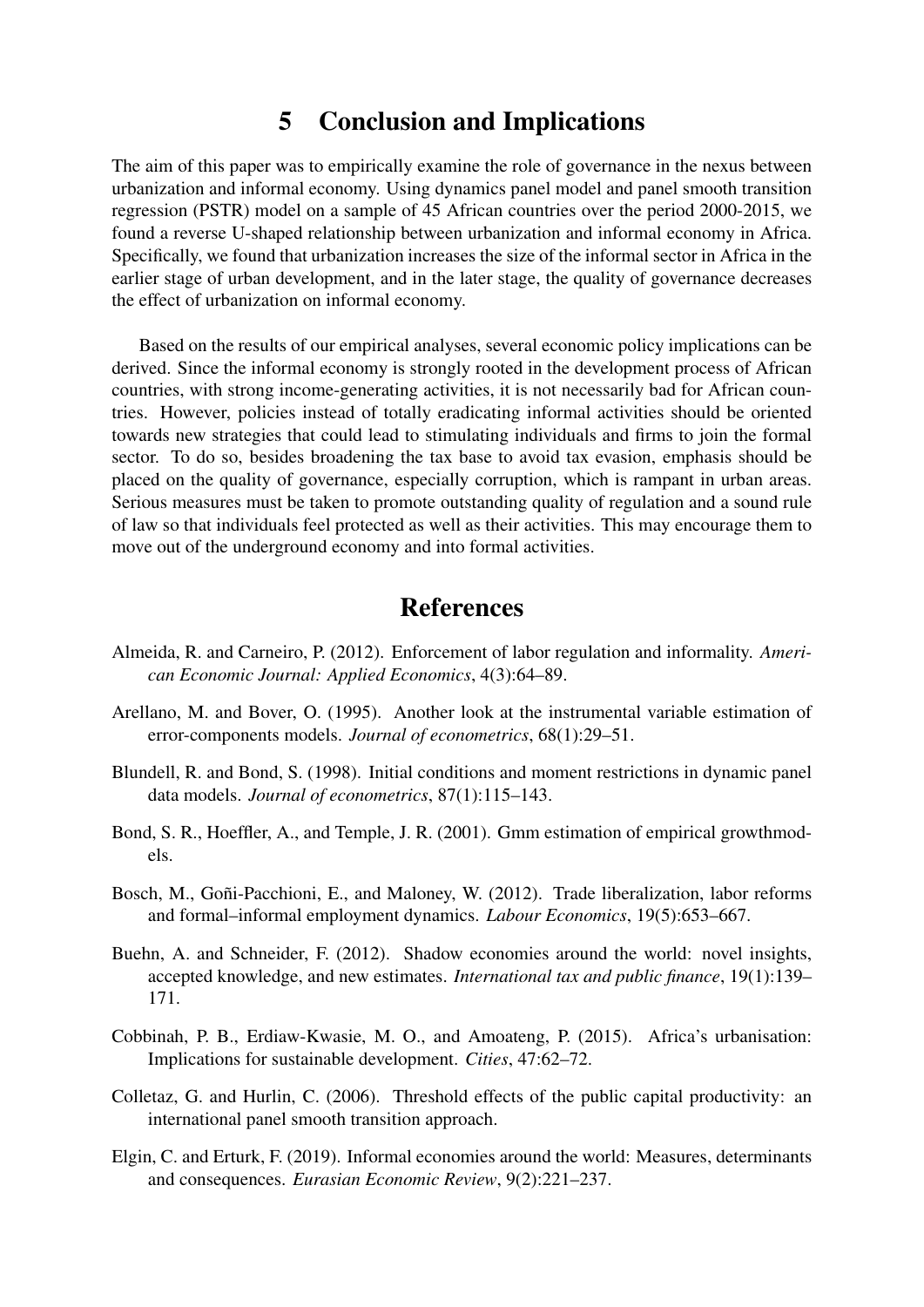- <span id="page-13-15"></span>Elgin, C., Erturk, N. F., et al. (2016). Is informality a barrier to convergence? *Economics Bulletin*, 36(4):2556–2568.
- <span id="page-13-16"></span>Elgin, C. et al. (2010). Political turnover, taxes and the shadow economy. *Bogazici University Institute of Social Sciences Workin Paper Series ISS/EC*, 8.
- <span id="page-13-6"></span>Elgin, C. and Oyvat, C. (2013). Lurking in the cities: Urbanization and the informal economy. *Structural Change and Economic Dynamics*, 27:36–47.
- <span id="page-13-14"></span>Elgin, C. and Oztunali, O. (2014). Institutions, informal economy, and economic development. *Emerging Markets Finance and Trade*, 50(4):145–162.
- <span id="page-13-9"></span>Fok, D., Van Dijk, D., and Franses, P. H. (2005). A multi-level panel star model for us manufacturing sectors. *Journal of Applied Econometrics*, 20(6):811–827.
- <span id="page-13-13"></span>Friedman, B. A. (2014). The relationship between effective governance and the informal economy. *International Journal of Business and Social Science*, 5(9).
- <span id="page-13-8"></span>Gonzalez, A., Teräsvirta, T., and Van Dijk, D. (2005). *Panel smooth transition regression models*.
- <span id="page-13-10"></span>Granger, C. W., Terasvirta, T., et al. (1993). Modelling non-linear economic relationships. *OUP Catalogue*.
- <span id="page-13-11"></span>Hansen, B. E. (1999). Threshold effects in non-dynamic panels: Estimation, testing, and inference. *Journal of econometrics*, 93(2):345–368.
- <span id="page-13-5"></span>Hellebrandt, D. (2008). Urbanisation, global market and informality: a case study of smallscale fisheries in southern brazil.
- <span id="page-13-3"></span>Igudia, E., Ackrill, R., Coleman, S., and Dobson, C. (2016). Determinants of the informal economy of an emerging economy: a multiple indicator, multiple causes approach. *International Journal of Entrepreneurship and Small Business*, 28(2-3):154–177.
- <span id="page-13-0"></span>ILO (2018). *Women and men in the informal economy. A statistical picture*.
- <span id="page-13-4"></span>Jonasson, E. (2012). Government effectiveness and regional variation in informal employment. *Journal of Development Studies*, 48(4):481–497.
- <span id="page-13-2"></span>Medina, L., Jonelis, M. A. W., and Cangul, M. (2017). *The informal economy in Sub-Saharan Africa: Size and determinants*. International Monetary Fund.
- <span id="page-13-1"></span>Medina, L. and Schneider, F. (2018). Shadow economies around the world: what did we learn over the last 20 years?
- <span id="page-13-12"></span>Moreno-Monroy, A. (2012). Critical commentary. informality in space: Understanding agglomeration economies during economic development. *Urban Studies*, 49(10):2019– 2030.
- <span id="page-13-7"></span>Mwaniki, D., Wamuchiru, E., Mwau, B., Opiyo, R., and Mwaniki, D. (2015). Urbanisation, informality and housing challenge in nairobi: A case of urban governance failure. *Cell*, 254(725):917–960.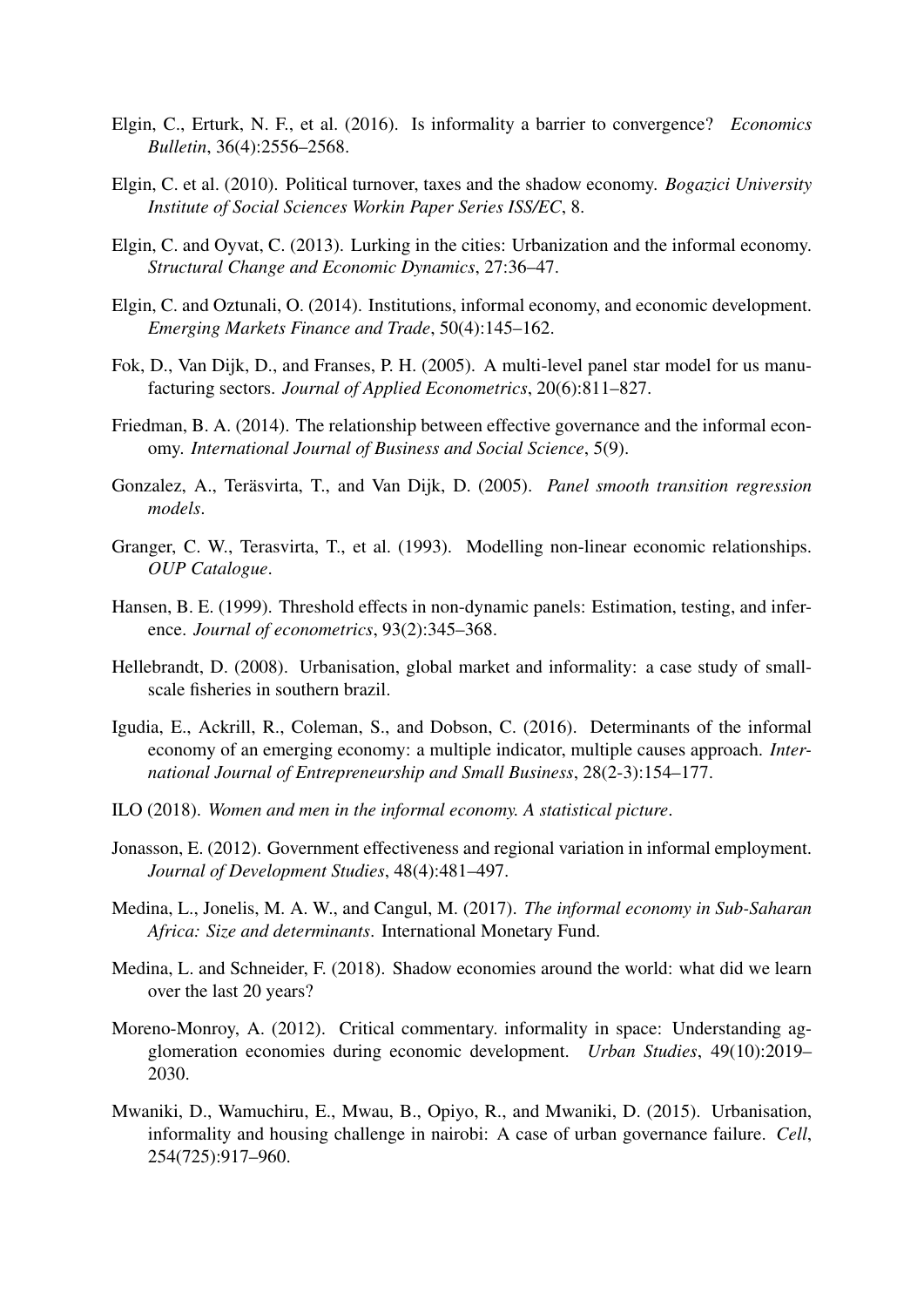- <span id="page-14-4"></span>Njangang, H., Nembot, L. N., and J, N. P. (2020). Does financial development reduce the size of the informal economy in sub-saharan african countries? *African Development Review*, pages 1–17.
- <span id="page-14-1"></span>OECD (2013). *Redefining Urban: A New Way to Measure Metropolitan Areas*. Organisation for Economic Cooperation and Development (OECD).
- <span id="page-14-10"></span>Prado, M. (2011). Government policy in the formal and informal sectors. *European Economic Review*, 55(8):1120–1136.
- <span id="page-14-7"></span>Smit, W. (2018). Urban governance in africa: an overview. *African Cities and the Development Conundrum*, pages 55–77.
- <span id="page-14-5"></span>Torgler, B. and Schneider, F. (2007). Shadow economy, tax morale, governance and institutional quality: a panel analysis.
- <span id="page-14-2"></span>UN-Habitat (2016). Urbanization and development: emerging futures. Technical report, World cities report, 3(4), 4-51.
- <span id="page-14-0"></span>United Nations (2019). World cities report: The role of urbanization in sustainable development. Technical report, UN, NY.
- <span id="page-14-6"></span>Williams, C. C. and Horodnic, I. A. (2016). An institutional theory of the informal economy: some lessons from the united kingdom. *International Journal of Social Economics*.
- <span id="page-14-8"></span>Wooldridge, J. (2010). *Econometric Analysis of Cross section and Panel Data, Second Edition*. MIT Press.
- <span id="page-14-9"></span>Yuki, K. (2007). Urbanization, informal sector, and development. *Journal of development economics*, 84(1):76–103.
- <span id="page-14-3"></span>Zinnbauer, D. (2020). Urbanisation, informality, and corruption: Designing policies for integrity in the city.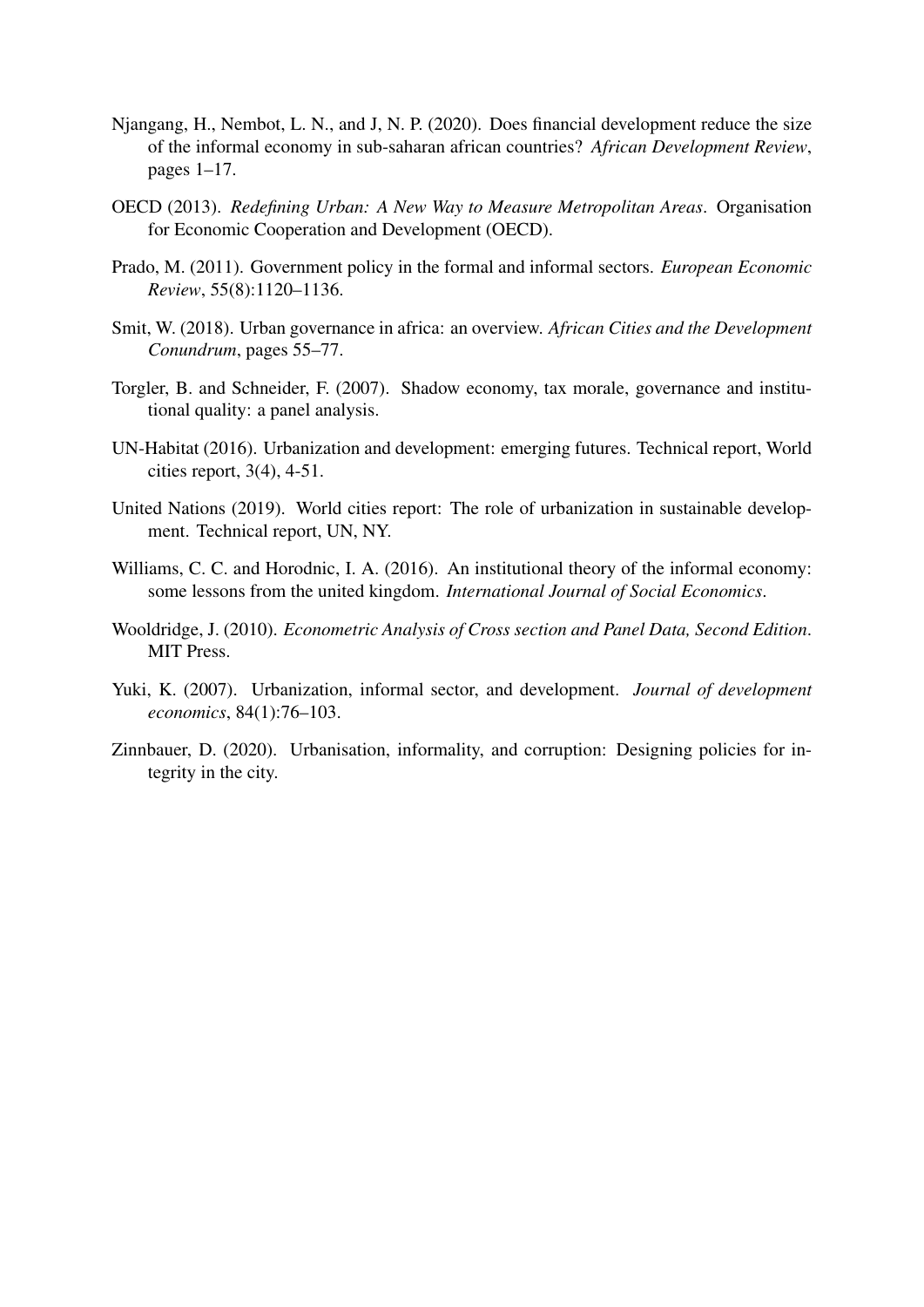# Appendix

| Variables      | $\frac{1}{2}$ . Description and sources of variables<br>Description | Sources                     |
|----------------|---------------------------------------------------------------------|-----------------------------|
| Informal       | Size of informal sector as a percentage of GDP                      | Medina and Schneider (2018) |
| Economy        |                                                                     |                             |
| Urbanization   | ratio of urban population to total population                       | <b>WDI</b>                  |
| GDP per capita | Per capita gross domestic product                                   | <b>WDI</b>                  |
| Unemployment   | Unemployment rate. It captures the percentage of the                | <b>WDI</b>                  |
|                | labor force that is jobless                                         |                             |
| Trade openess  | the ratio of the sum of exports and imports                         | <b>WDI</b>                  |
|                | as a percentage of GDP                                              |                             |
| Tax burden     | it includes all forms of direct and indirect taxation of            | <b>WDI</b>                  |
|                | government, as a percentage of GDP                                  |                             |
| Rule of Law    | captures perceptions of the extent to which agents                  | <b>WGI</b>                  |
|                | have confidence in and abide by the rules of society.               |                             |
| Regulatory     | captures perceptions of the ability of the government to            | <b>WGI</b>                  |
| Quality        | formulate and implement sound policies and regulations              |                             |
|                | that permit and promote private sector development.                 |                             |
| Political      | measures perceptions of the likelihood of political instability     | <b>WGI</b>                  |
| Stability      | and/or politically-motivated violence, including terrorism.         |                             |
| Control of     | captures perceptions of the extent to which public power            | <b>WGI</b>                  |
| Corruption     | is exercised for private gain, including both petty and             |                             |
|                | grand forms of corruption.                                          |                             |
| Government     | captures perceptions of the quality of public services, the         | <b>WGI</b>                  |
| Effectiveness  | quality of the civil service and the degree of its independence     |                             |
|                | from political pressures, the quality of policy formulation,        |                             |
|                | implementation of the government's commitment to such policies.     |                             |
| Voice and      | captures perceptions of the extent to which a country's citizens    | <b>WGI</b>                  |
| Accountability | are able to participate in selecting their government, as well as   |                             |
|                | freedom of expression, freedom of association, and a free media.    |                             |

<span id="page-15-0"></span>Table 5: Description and sources of variables

Note: WDI: World Development Indicators; WGI: Worldwide Governance Indicators.